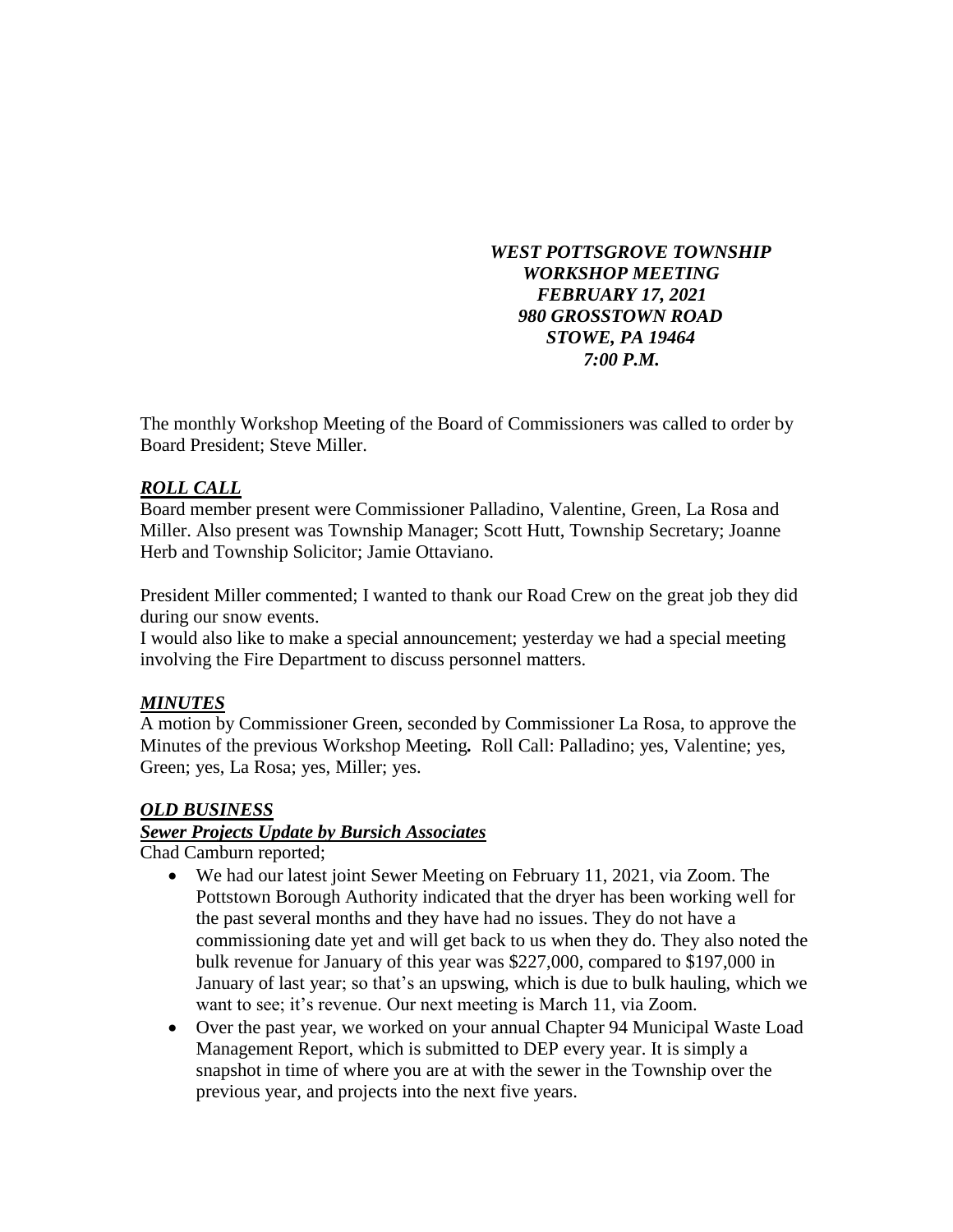#### *Workshop Meeting – February 17, 2021 Page 2*

- Quinter Street went out to bid on February 5 and we are holding a mandatory Pre-Bid meeting on February 19<sup>th</sup>. It has to be mandatory because of the CDBG Grant funds. The County will participate in that meeting as well. Bids will be opened on March 4.
- Grosstown Road; the project began on January 25, which is when they broke ground. They've got the entire new main installed; from Morello Drive all of the way to Constitution Avenue. They have got a couple of laterals that were installed today, and they will continue with the laterals when the weather clears up. They had an issue with the lateral at 911 Grosstown; there are two next to each other. One is capped and the other is not, so they had an issue connecting to the correct one. They had already left the site when one of our guys noticed the problem and contacted them, and they're out there now trying to get it right and won't leave until they do.
- I did provide to the Township, at Scotts request, on what it would take to pave Robert's Drive, as well as replace the remaining public sewers coming into the Pump Station from Edgewood Drive and Acorn Way. These costs were based on the cost for the Grosstown Road contract. To mill and overlay Robert's Drive it will be roughly \$52,000. To replace the mains and laterals in the public right-ofway on Edgewood Drive and Acorn, with just trench repair, would be roughly \$250,000. If you were to do the same pipe work and do a full mill and overlay of Edgewood and Acorn; roughly \$300,000. Mr. Camburn noted; obviously, the Board can make a decision any way they want; if you want to take your savings in what we estimate the cost to be for this project and use it towards that; that's your choice. We will certainly have to approach the contractor to see if they are willing to do that, as it would be a Change Order that they would have to agree to as well. Commissioner Green asked if the sewers were just done up there a few years ago; Vice President Palladino commented; they did Roberts Drive. Mr. Camburn stated; other than that small section by the creek, nothing was done on Edgewood or Acorn, adding; those would be the only remaining public sewer pipes that aren't brand new after this Grosstown Road project is complete. This is a decision you would have to make fairly soon, because you can see how fast this contractor is moving along. Commissioner Green asked what the total cost of the Grosstown Road project was. Mr. Camburn noted; construction costs were \$1.17 million. We estimated \$1.4 million construction costs, and they came in at \$1.17 million. Commissioner Green commented; so we have some extra money to use if we wanted to do this. Mr. Hutt noted; we still have the Pump Station work yet. Commissioner Green commented; correct, but that's part of it right? Mr. Camburn commented; we expect that to be roughly \$50,000. Commissioner Green noted; so we probably have enough in that loan to cover this. Mr. Camburn commented; you will probably be a little short, but in the ballpark. Mr. Hutt asked; are we allowed to use those funds to finance the extension? Mr. Camburn stated; I don't see why not, it's not Grant funds. Gus Meyers commented; you might want to consider using Liquid Fuels funds for Roberts.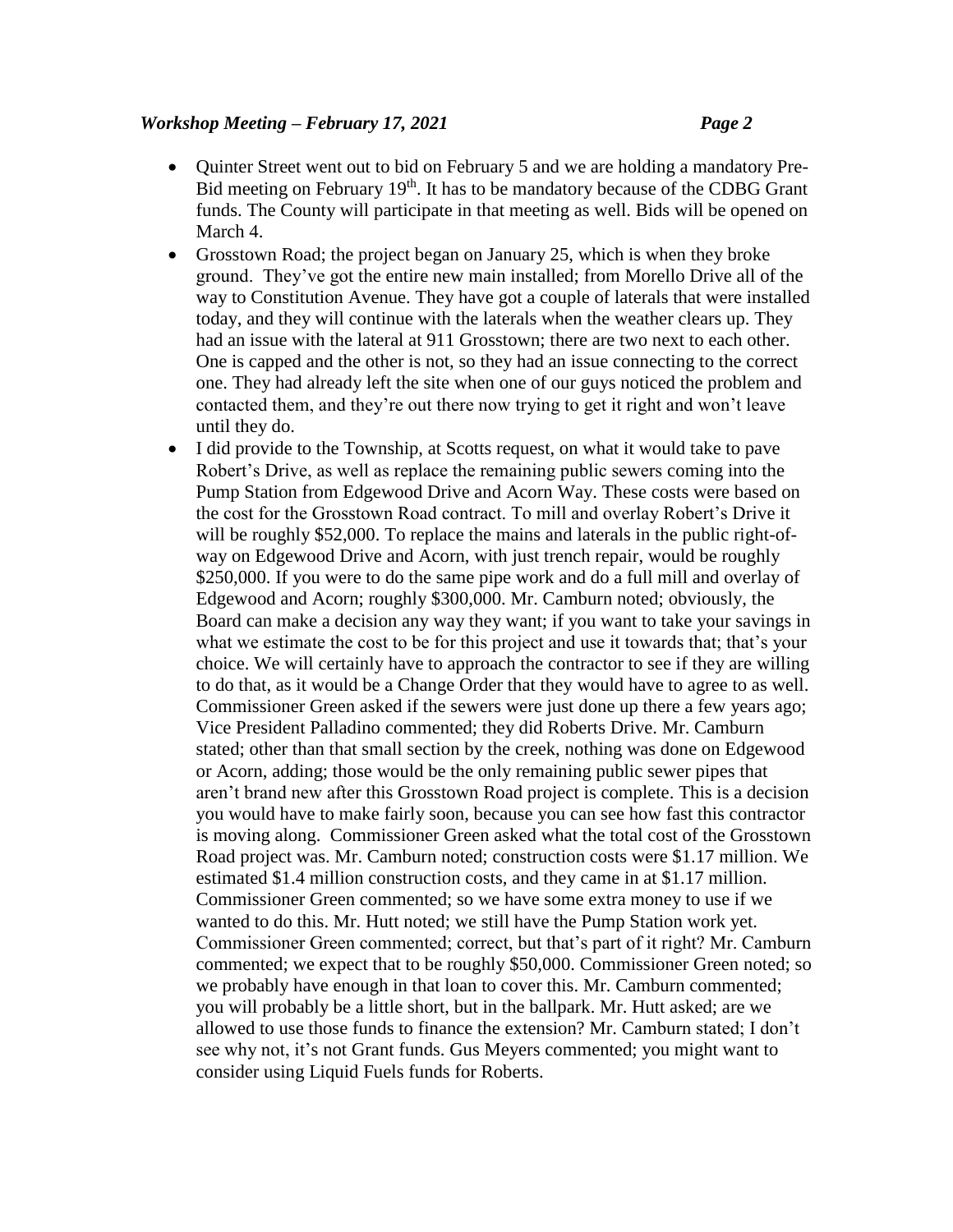# *Workshop Meeting – February 17, 2021 Page 3*

Mr. Hutt noted; we can get a cost projection based on the Liquid Fuels allocation and the remaining funds from the loan. Mr. Camburn stated; I wanted to mention the contractor has agreed to fill in the pool at no additional cost.

# *Update on Municipal Projects by Bursich Associates*

Mr. Hutt read from Ms Roesener's report;

- *Nagle Road* The Board has approved the project, and we are waiting on agreements with Upper Pottsgrove Township.
- Bursich will proceed with the Grant package to submit for the *Low Volume Road Grant Funding*. Plans and specs are submitted to PennDot for approval, utilizing Liquid Fuels for funding.
- *CDBG Project – School Lane Improvements/Phase 2* we placed this project on hold and it is currently not scheduled for construction. The project will be revisited as progress is made with the current projects going on in theTownship. A time extension will be requested if needed. Quarterly reports and additional Grants will be completed on behalf of the Township moving forward, as required by the CDBG Grant agreement.
- *LED Streetlight Project/Maintenance* ongoing coordination with Verizon and Lenni Electric to address the remaining node/fixture issues with the Township's wireless monitoring system. There are four lights remaining that have issues. Verizon has been notified and is looking to provide a solution.
- *Murgia Park Phase 3* we did receive the \$25,000 check to move forward with the Engineering aspect of it. Once we get the final updated cost, we can let Michael Lane know.
- *25-year Roadway Improvement Project* Bursich, Chris Galloway and myself met to develop a list of potential projects this year, utilizing PennDot Liquid Fuels funds.

# *Trex Recycling Program*

Mr. Hutt reported; we did sign up for this, as agreed upon, and it is posted on our website for residents with a list of what they can do with regards to reporting and collections. You may also turn in your collections at the Township.

# *NEW BUSINESS*

# *Polling Location for Primary Election – May 18, 2021*

Mr. Hutt reported; Voter Services, from Montgomery County, has inquired if the Township will allow the Township Building to be it's polling location for the Primary Election. Voter restrictions are still in place and we still have our paths set up from the last time.

A motion by Commissioner Green, seconded by Commissioner Valentine to approve the Township Building for the polling site for the upcoming Primary Election. Roll Call: Palladino; yes, Valentine; yes, Green; yes, La Rosa; yes, Miller; yes.